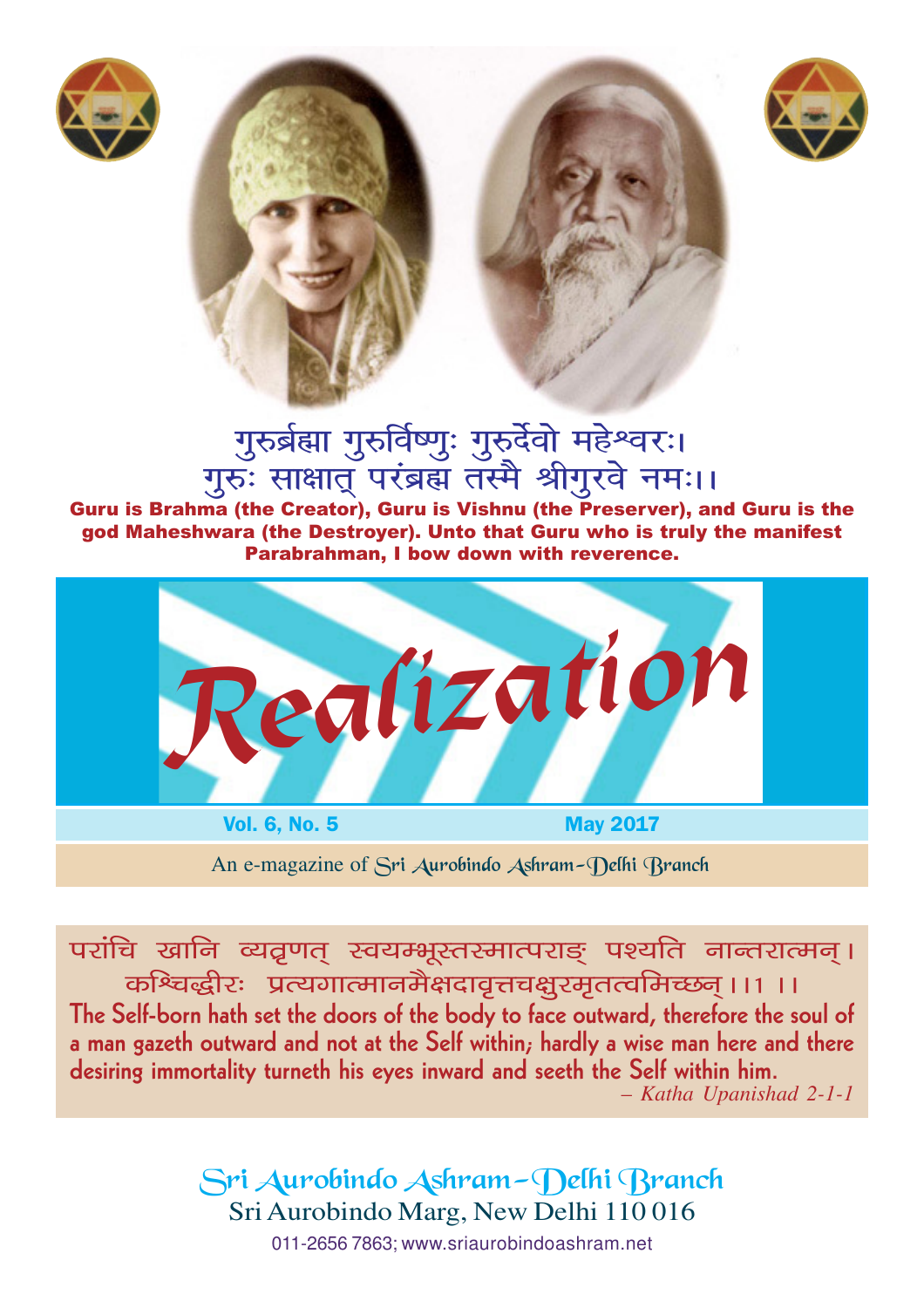# Ongoing & Forthcoming Events May 2017

## Meditation & Satsang venue : Meditation Hall

| <b>Monday - Saturday</b>   |                                                                       | $7 - 7:30$ pm                                                                                |                       | <b>Collective Meditation</b> |
|----------------------------|-----------------------------------------------------------------------|----------------------------------------------------------------------------------------------|-----------------------|------------------------------|
|                            |                                                                       | <b>Sunday Meditation &amp; Discourses 10:00 - 11:30 am</b>                                   |                       |                              |
| May 07                     |                                                                       | <b>Hamare Prashn Sri Maa ke Uttar</b>                                                        |                       |                              |
|                            | <b>Musical offering</b>                                               |                                                                                              | <b>Ms. Premsheela</b> |                              |
| <b>May 14</b>              | Aasuri and Daivi Forces in the Bhagvad Gita                           |                                                                                              |                       | <b>Acharya Navneet</b>       |
|                            | <b>Musical offering</b>                                               | <b>Ms. Samadrita Barua</b>                                                                   |                       |                              |
| <b>May 21</b>              | "Science and the Unknowable' - A sonnet by Sri Aurobindo              |                                                                                              |                       | <b>Shri Prashant Khanna</b>  |
|                            | <b>Musical offering</b>                                               | <b>Ms. Sapna Mukherji</b>                                                                    |                       |                              |
| <b>May 28</b>              | Potent Peace, Pregnant Silence (Ref.: Prayers & Meditations pp 10-11) |                                                                                              |                       | <b>Dr. Mithu Pal</b>         |
|                            | <b>Musical offering</b>                                               |                                                                                              |                       | <b>Dr. Mithu Pal</b>         |
| <b>Sundays: 07, 14, 28</b> |                                                                       | 11:30 am-12:30 pm Savitri                                                                    |                       | <b>Shri Prashant Khanna</b>  |
| May 27                     | $6:30 \text{ pm}$                                                     | <b>Bhajan Sandhya</b>                                                                        |                       | <b>Ms. Pavithra Chari</b>    |
|                            |                                                                       | Contact: 011-2656 7863; 2651 7426; <contact@aurobindoonline.in></contact@aurobindoonline.in> |                       |                              |
|                            |                                                                       |                                                                                              |                       |                              |

Ongoing Classes venue : Ashram Library (Room 005) Thursdays, 04, 11, 18, 25 11:30 am–12:30 pm Bhagvad Gita Shri Prashant Khanna Contact: 011-2651 7426; 2656 7863; <contact@aurobindoonline.in>

# 2017 Camps in the Kumaon Himalayas

#### Venue: Madhuban, Talla Ramgarh

| <b>May 07-10</b>      | <b>Shiv Nadar School, NOIDA</b>                                          |  | <b>OLE</b>                               | <b>Aneeta Pathak</b>                      |
|-----------------------|--------------------------------------------------------------------------|--|------------------------------------------|-------------------------------------------|
| <b>May 11-13</b>      | <b>Indus World School, Gurgaon</b>                                       |  | <b>English</b>                           | <b>Mentor's Program</b>                   |
| <b>May 13-19</b>      | <b>The Synthesis of Yoga</b>                                             |  | <b>English</b>                           | <b>Arun Naik</b>                          |
| <b>May 20-22</b>      | <b>Workshop - Litchi Knowledge Park</b>                                  |  | <b>English</b>                           | <b>Mayank Agarwal</b>                     |
| <b>May 23-26</b>      | <b>Family Workshop</b>                                                   |  |                                          | <b>Rachna Bansal</b>                      |
| May 27-June 2         | <b>Practical Spirituality</b>                                            |  | <b>Bengali</b>                           | <b>Anurag Banerjee</b>                    |
|                       | <b>Venue: Van Niwas, Nainital</b>                                        |  |                                          |                                           |
|                       | <b>Study Camps</b>                                                       |  |                                          |                                           |
| <b>May 06-12</b>      | <b>Sri Arvind aur Poorna Yog</b>                                         |  | <b>Gujarati</b>                          | <b>Dr. Bharatsinh Jhala</b>               |
| <b>May 06-12</b>      | <b>Savitri</b>                                                           |  | Gujarati                                 | <b>Dr. Bharatsinh Jhala</b>               |
| <b>May 20-26</b>      | <b>Sri Aurobindo's Synthesis of Yoga</b>                                 |  | <b>Hindi</b>                             | <b>Mr. Arun Naik</b>                      |
| <b>May 27-June 02</b> | <b>Spiritual Retreat</b>                                                 |  | <b>Oriya</b>                             | <b>Shanti</b>                             |
|                       | <b>Youth Camps</b>                                                       |  |                                          |                                           |
| <b>May 06-12</b>      | <b>Youth Camp</b>                                                        |  | <b>Alwar Public School, Rajasthan</b>    |                                           |
|                       |                                                                          |  | <b>Amarnath Vidya Mandir, Mathura</b>    |                                           |
| <b>May 13-19</b>      | <b>Youth Camp</b>                                                        |  | Rani Saheb Kelavi Mandal, Lemdi, Gujarat |                                           |
|                       | <b>Self Defence Camp</b>                                                 |  | <b>Shri Ratan Lal Foundation</b>         |                                           |
| <b>May 20-26</b>      | <b>Yoth Camp</b>                                                         |  | <b>Kalpavihar Traaventure</b>            |                                           |
|                       |                                                                          |  | <b>Amarnath Vidya Mandir, Mathura</b>    |                                           |
|                       | <b>Girls Camp</b>                                                        |  | <b>Ma Mndir, Rewa, M.P.</b>              |                                           |
| <b>May 27-30</b>      | <b>Youth Camp</b>                                                        |  |                                          | Ramanial Shorawala Public School, Mathura |
|                       | $0$ entest: 044.0050.7009.0050.4040; $\ell$ enussempe@enushindeepline.in |  |                                          |                                           |

Contact: 011-2656 7863; 2652 4810; <aurocamps@aurobindoonline.in>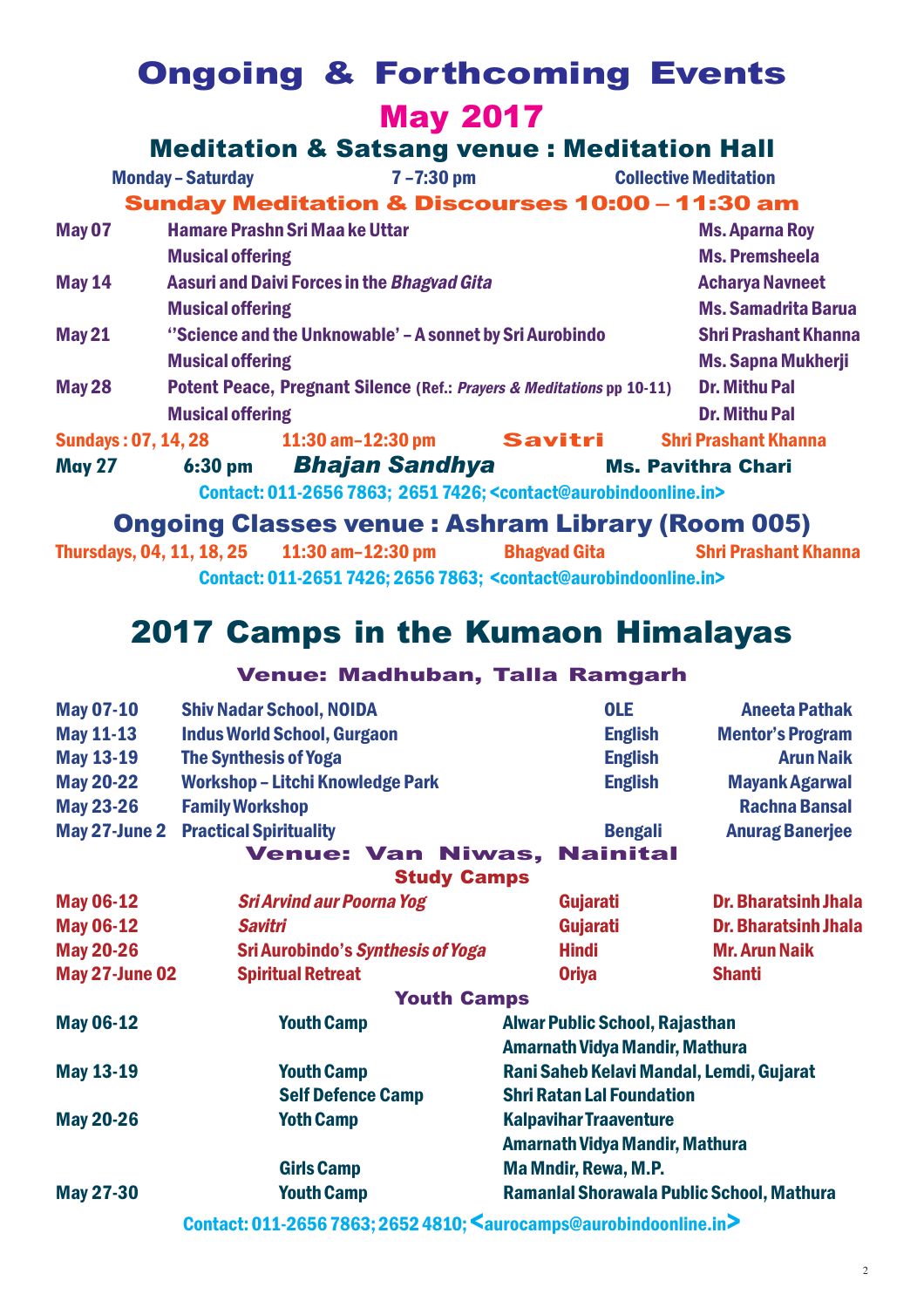## The Mother's Integral Health Centre Activities

(Phone 011-2685 8563, Sanjeeb: 88005 52685, Mrs. Bhatia: 93122 65447 ; <tmihc2000@yahoo.co.in>

| <b>General O.P.D.</b> | <b>Daily</b>                   | $8:30-9:30$ am                                                                                                 | $2:30-3:30$ pm                                       |  |  |
|-----------------------|--------------------------------|----------------------------------------------------------------------------------------------------------------|------------------------------------------------------|--|--|
|                       |                                | <b>Speciality Clinics – By Appointment Only</b>                                                                |                                                      |  |  |
| Tue/Thu/Sat           | <b>Accupressure</b>            | Tue/Thu/Sat                                                                                                    | <b>Ayurveda</b>                                      |  |  |
| Tue/Thu/Fri           | <b>Clinical Psychology</b>     | Mon-Sat (11am-1pm)                                                                                             | <b>Physiotherapy</b>                                 |  |  |
| <b>Mon-Sat</b>        | <b>Mind Body Medicine</b>      | Mon/Wed/Thu/Fri                                                                                                | <b>Homeopathy</b>                                    |  |  |
| <b>Tue</b>            | <b>Orthopaedics</b>            | Tue/Thu/Sat                                                                                                    | <b>Naturopathy</b>                                   |  |  |
| <b>Thursday</b>       | <b>Ophthalmology (Eye)</b>     | Tue/Thu                                                                                                        | <b>Dental</b>                                        |  |  |
| Wed/Thu               | <b>General Surgery</b>         | <b>Tuesday</b>                                                                                                 | <b>Psychiatry</b>                                    |  |  |
| Tue/Thu               | <b>Gynaecology</b>             |                                                                                                                | <b>Telepsychiatry available on SKYPE (tmihc2000)</b> |  |  |
| <b>Saturday</b>       | <b>ENT (Ear, Nose, Throat)</b> |                                                                                                                |                                                      |  |  |
| <b>Mon-Fri</b>        | $9$ am $-$ 11 am               | <b>Eye Exercise</b>                                                                                            |                                                      |  |  |
|                       |                                | Contact: 011-2685 8563; Madhu 92683 84794                                                                      |                                                      |  |  |
|                       |                                | Integrated Health Services: Tailor-made packages of 4 hrs./day (Tu/Th/Sa)                                      |                                                      |  |  |
|                       |                                | Includes: Ayurveda, Naturopathy, Yogasana, Pranayama, Accupressure, Eye Exercise, Integral Health Consultation |                                                      |  |  |
| <b>Sundays</b>        | 9 am                           | <b>Havan</b>                                                                                                   |                                                      |  |  |
| Tue/Thu/Sat           | $6:45-7:45$ am                 | <i><b>Yogasanaclass</b></i>                                                                                    | <b>Shri Debi Prasad</b>                              |  |  |
| Tue/Wed/Fri           | $7:00-7:45$ am                 | Yogasana class for MIS/MBK                                                                                     | <b>Ms. Preeti Bhardwaj</b>                           |  |  |
| Mon/Wed/Fri           | $8-9$ am                       | <i><b>Yogasanaclass</b></i>                                                                                    | <b>Ms. Monica Srivastava</b>                         |  |  |
| Mon/Wed/Fri           | $9:45-10:45$ am                | <b>Yoga for Senior Citizens</b>                                                                                | <b>Ms. Sapna Mukherjee</b>                           |  |  |

Mon/Wed/Fri 11 am–12 noon *Yogasana* class Month Ms. Rita Jain Tue/Thu/Sat 4– 5 pm Yogasana class Shri Deepak Jhamb Tue/Thu/Fri 5:30–6:30 pm *Yogasana* class Ms. Seema Dabi

### Ongoing Classes venue: The Mother's Integral Health Centre Rm 15J

| <b>Monday</b>          | $2:30 - 3:30$ pm | Vivekachoodamani                   | <b>Dr. Tarun Baveja</b> |
|------------------------|------------------|------------------------------------|-------------------------|
| Wed/Fri                | $2:30 - 3:30$ pm | Chhandogya Upanishad               | <b>Dr. Tarun Baveja</b> |
| Saturday (Except 13th) | $2:30-3:30$ pm   | <i><b>Bhagvad Gita Sadhana</b></i> | <b>Dr. Tarun Baveja</b> |

#### Note: These classes are also available on SKYPE (tmihc2000)

Contact: 011-2685 8563; Aradhana <aradhana.archer@gmail.com>

## 2017 – Year of the Mind

## Clean Mind Programme

**At Delhi Ashram Health Centre; From Jan 2017 every Sunday; Time: 8am to 12 noon** Workshops on Traditional & Non-Traditional Practices to enhance Mental Enrichment; Psychiatric Services especially for Teenagers Physical culture – Yoga/Exercise/Games; Chanting; Shramdan; Contentment Scoring **Outreach activities started : Ramgarh/Nainital, Rishikesh (Uttarakhand); Dhankot (Dt. Gurugram, Haryana); Govt. School (NCT of Delhi) Planning in process for : Chandigarh; Odisha; Ma Mandir (M.P.)** For information and registration contact: 011 2685 8563; <tmihc2000@yahoo.co.in> **May 2017: Schedule of Talks**

| <b>May 07</b>      | <b>MahaMrityunjaya Mantra</b>      | <b>Dr. Shardha Batra</b> |
|--------------------|------------------------------------|--------------------------|
| $\mathbf{May}\,14$ | <b>Dinacharya</b>                  | <b>Dr. S. Katoch</b>     |
| $\mathbf{May\,21}$ | <b>Gainful Involvement in Life</b> | <b>Sh. Mukesh Batra</b>  |
| <b>May 28</b>      | <b>Living Fearlessly</b>           | Dr. Urvashi Anand        |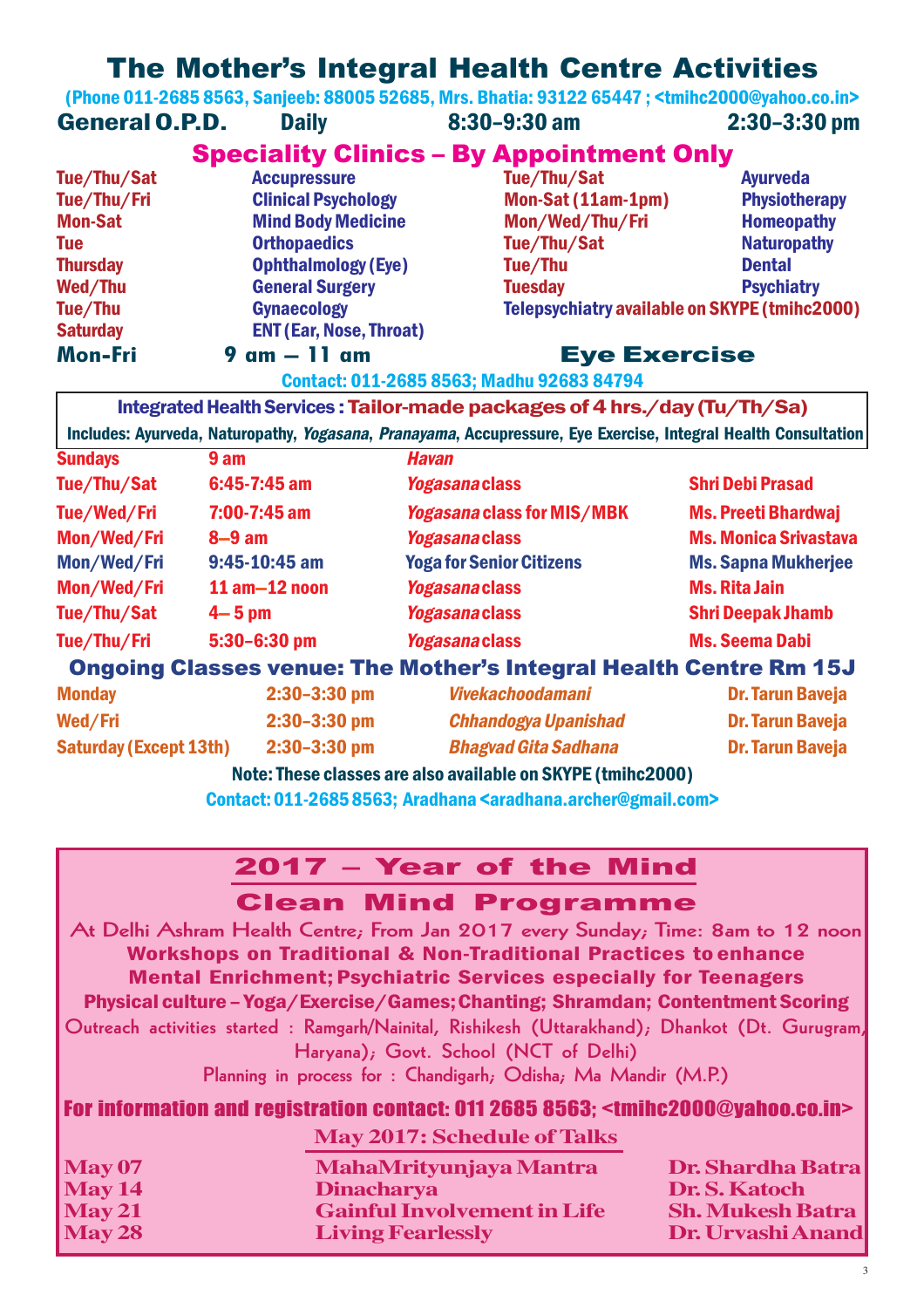## Matri Kala Mandir (MKM) CLASS SCHEDULE (TILL 15 MAY)

| Mon/Fri           | 4:30-6:30 pm     | <b>Hindusthani Classical Vocal</b>    | <b>Shri Smt. B.S. Rathna</b>      |
|-------------------|------------------|---------------------------------------|-----------------------------------|
| Mon/Wed/Fri/Sat   | $3:00 - 6:00$ pm | <b>Hindusthani Classical Vocal</b>    | <b>Shri Kshitij Mathur</b>        |
| Wed/Sat           | $3:30 - 6:30$ pm | <b>Hindusthani Classical Vocal</b>    | <b>Shri Kshitij Mathur</b>        |
| Tue/Thu           | $4:00 - 5:00$ pm | <b>Hindusthani Classical Vocal</b>    | <b>Smt. Premsheela</b>            |
| Wed/Fri           | 4:00-6:00 pm     | <b>Hindusthani Classical Vocal</b>    | <b>Shri Shiv Prasad Rao</b>       |
| Wed/Sat           | $3:30 - 6:30$ pm | <b>Carnatic Vocal</b>                 | <b>Smt Jalaja Shankar</b>         |
| Wed/Thu           | 4:00-6:30 pm     | <b>Tabla</b>                          | <b>Shri Vijay Shankar Mishra</b>  |
| Wed/Fri           | 4:00-6:30 pm     | <b>Sitar</b>                          | <b>Shri Neel Ranjan Mukherjee</b> |
| Mon/Fri           | $3:30 - 5:30$ pm | <b>Flute</b>                          | <b>Shri Himanshu Dutt</b>         |
| Mon/Fri           | $3:30 - 5:30$ pm | <b>Violin</b>                         | <b>Dr. Ranjan Srivastav</b>       |
| Mon/Wed/Fri       | $3:30 - 6:00$ pm | <b>Hawaian Guitar &amp; Key Board</b> | <b>Shri Neel Ranjan Mukherjee</b> |
| Tue/Thu           | $3:30 - 5:30$ pm | <b>Spanish Guitar</b>                 | <b>Shri Jagdish Kumar</b>         |
| Mon/Wed           | $4:00 - 6:00$ pm | <b>Bharata Natyam</b>                 | Smt Rajeswari Natarajan           |
| Tue/Thu           | $4:00 - 6:30$ pm | Kathak Nritya                         | <b>Smt. Raksha Singh</b>          |
| Wed/Sat           | $4:00 - 6:30$ pm | <b>Kathak Nritya</b>                  | <b>Km. Anjali Saini</b>           |
| Mon/Fri           | $3:30 - 5:00$ pm | Odissi Nritya                         | <b>Shri Dibakar Khuntia</b>       |
| Mon/Fri           | 4:00-5:30 pm     | <b>Painting</b>                       | <b>Smt. Tatini Sengupta Ray</b>   |
| Tue/Thu           | 4:00-6:00 pm     | <b>Painting</b>                       | <b>Shri Tapan Ch. Bhowmick</b>    |
| Tue/Thu/Sat       | 4:00-6:00 pm     | <b>Table Tennis</b>                   | <b>Shri Gulshan Rai Khera</b>     |
| <b>Mon to Sat</b> | 5:00-6:00 pm     | <b>Taekwondo</b>                      | <b>Shri Arshad Hashish</b>        |
| Tue/Thu/Sat       | $5:00 - 6:15$ pm | <b>Basketball (M.I.S. students)</b>   | <b>Shri Hridesh Rawal/</b>        |
|                   |                  |                                       | <b>Shri Vikram Singh</b>          |

Contact: 95558 07745; 2656 7863; <matrikalamandir67@gmail.com>

29 May **Anniversary of Relics Enshrinement at Van Niwas, Nainital**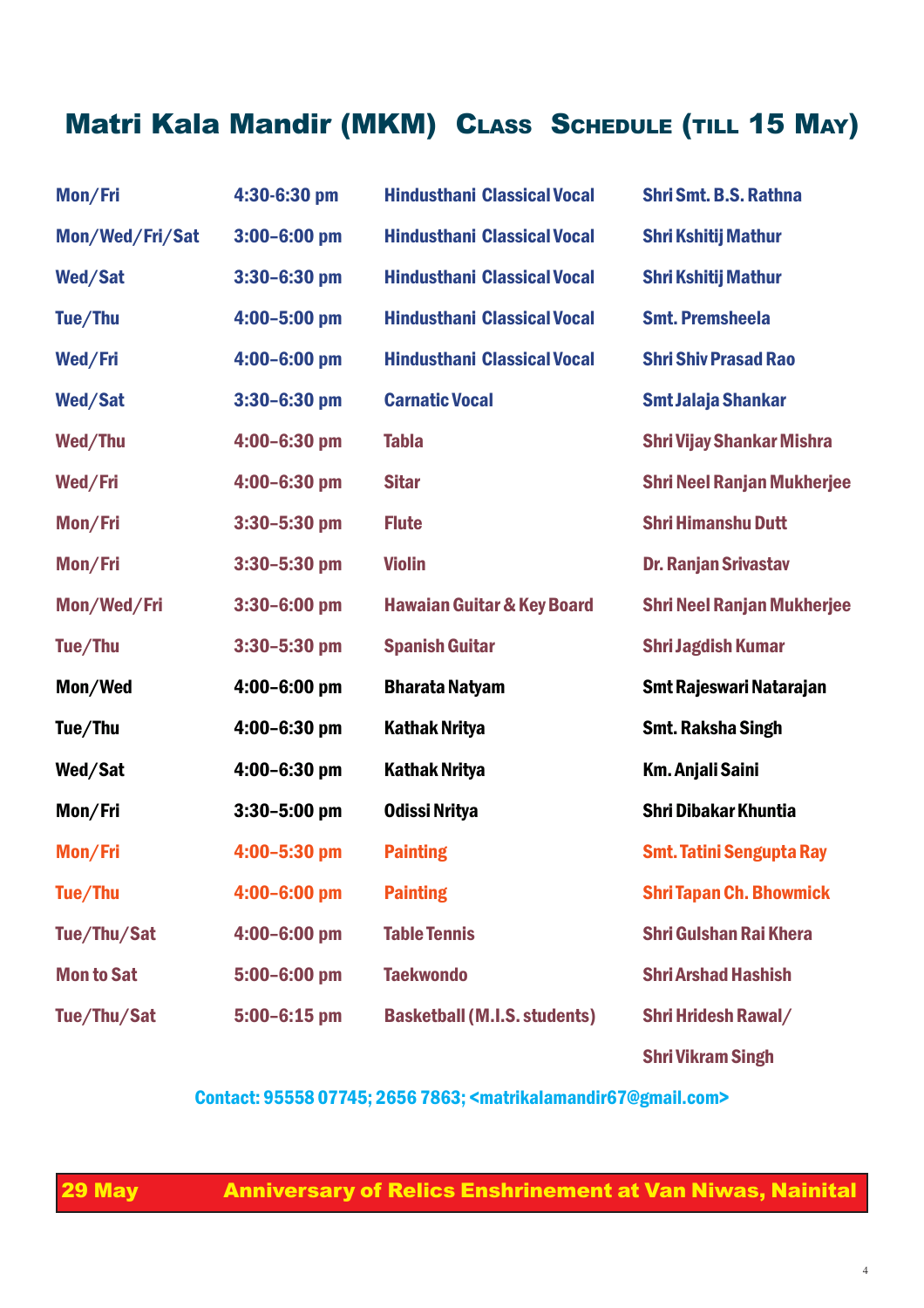# Integral Yoga (5)

A Divine perfection of the human being is our aim. We must know then first what are the essential elements that constitute man's total perfection; secondly, what we mean by a divine as distinguished from a human perfection of our being. That man as a being is capable of self-development and of some approach at least to an ideal standard of perfection which his mind is able to conceive, fix before it and pursue, is common ground to all thinking humanity, though it may be only the minority who concern themselves with this possibility as providing the one most important aim of life. But by some the ideal is conceived as a mundane change, by others as a religious conversion.

The mundane perfection is sometimes conceived of as something outward, social, a thing of action, a more rational dealing with our fellow-men and our environment, a better and more efficient citizenship and discharge of duties, a better, richer, kindlier and happier way of living, with a more just and more harmonious associated enjoyment of the opportunities of existence. By others again a more inner and subjective ideal is cherished, a clarifying and raising of the intelligence, will and reason, a heightening and ordering of power and capacity in the nature, a nobler ethical, a richer aesthetic, a finer emotional, a much healthier and better-governed vital and physical being. Sometimes one element is stressed, almost to the exclusion of the rest; sometimes, in wider and more well-balanced minds, the whole harmony is envisaged as a total perfection. A change of education and social institutions is the outward means adopted or an inner self-training and development is preferred as the true instrumentation. Or the two aims may be clearly united, the perfection of the inner individual, the perfection of the outer living.

But the mundane aim takes for its field the present life and its opportunities; the religious aim on the contrary fixes before it the self-preparation for another existence after death, its commonest ideal is some kind of pure sainthood, its means a conversion of the imperfect or sinful human being by divine grace or through obedience to a law laid down by a scripture or else given by a religious founder. The aim of religion may include a social change, but it is then a change brought about by the acceptance of a common religious ideal and way of consecrated living, a brotherhood of the saints, a theocracy or kingdom of God reflecting on earth the kingdom of heaven.

The object of our synthetic Yoga must, in this respect too as in its other parts, be more integral and comprehensive, embrace all these elements or these ten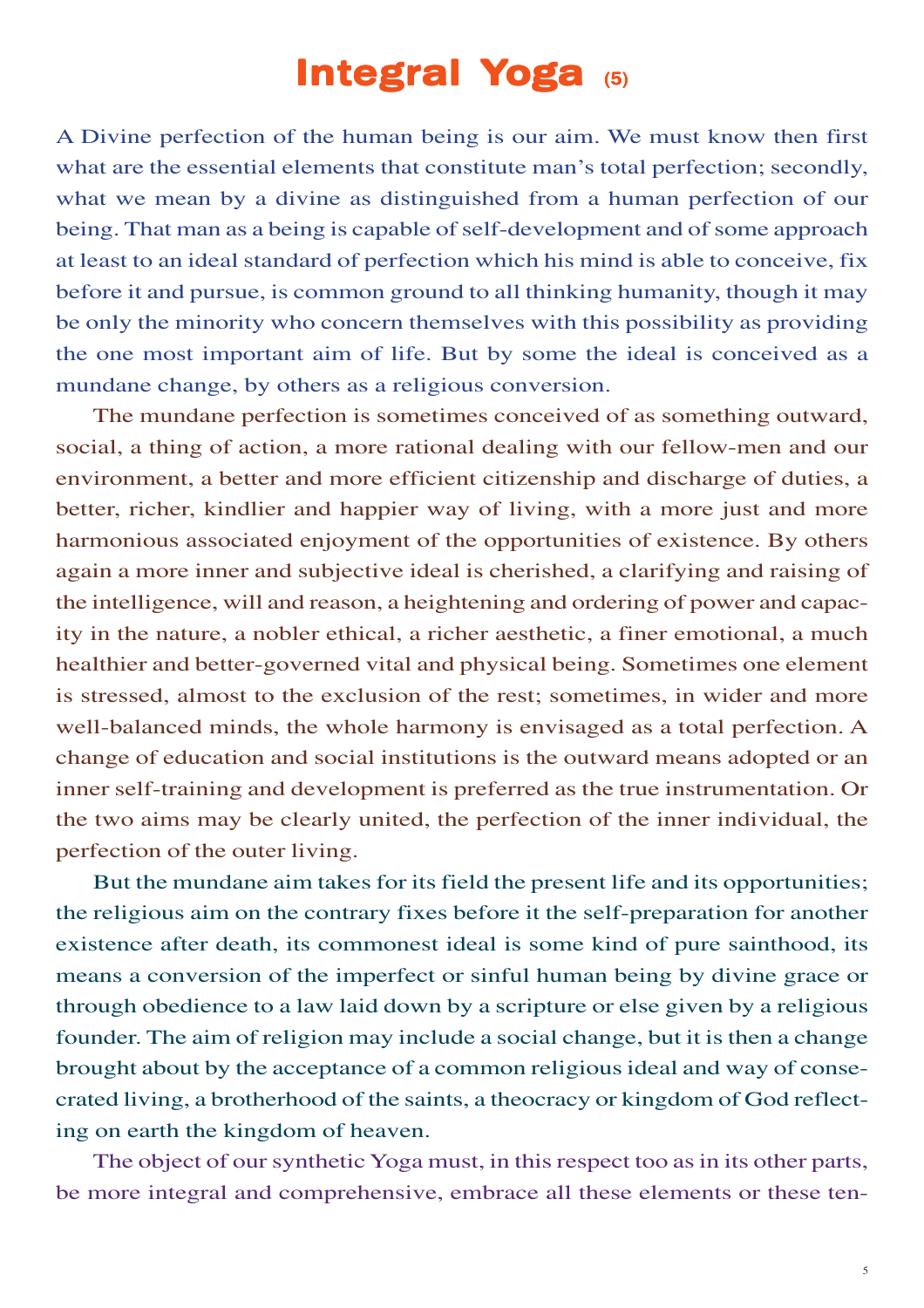dencies of a larger impulse of self perfection and harmonise them or rather unify, and in order to do that successfully it must seize on a truth which is wider than the ordinary religious and higher than the mundane principle. All life is a secret Yoga, an obscure growth of Nature towards the discovery and fulfilment of the divine principle hidden in her which becomes progressively less obscure, more self-conscient and luminous, more self-possessed in the human being by the opening of all his instruments of knowledge, will, action, life to the Spirit within him and in the world. Mind, life, body, all the forms of our nature are the means of this growth, but they find their last perfection only by opening out to something beyond them, first, because they are not the whole of what man is, secondly, because that other something which he is, is the key of his completeness and brings a light which discovers to him the whole high and large reality of his being.

Mind is fulfilled by a greater knowledge of which it is only a half-light, life discovers its meaning in a greater power and will of which it is the outward and as yet obscure functioning, body finds its last use as an instrument of a power of being of which it is a physical support and material starting-point. They have all themselves first to be developed and find out their ordinary possibilities; all our normal life is a trying of these possibilities and an opportunity for this preparatory and tentative self-training. But life cannot find its perfect self-fulfilment till it opens to that greater reality of being of which by this development of a richer power and a more sensitive use and capacity it becomes a well-prepared field of working.

Intellectual, volitional, ethical, emotional, aesthetic and physical training and improvement are all so much to the good, but they are only in the end a constant movement in a circle without any last delivering and illumining aim, unless they arrive at a point when they can open themselves to the power and presence of the Spirit and admit its direct workings. This direct working effects a conversion of the whole being which is the indispensable condition of our real perfection. To grow into the truth and power of the Spirit and by the direct action of that power to be made a fit channel of its self-expression,—a living of man in the Divine and a divine living of the Spirit in humanity,—will therefore be the principle and the whole object of an integral Yoga of self-perfection.

– *Sri Aurobindo*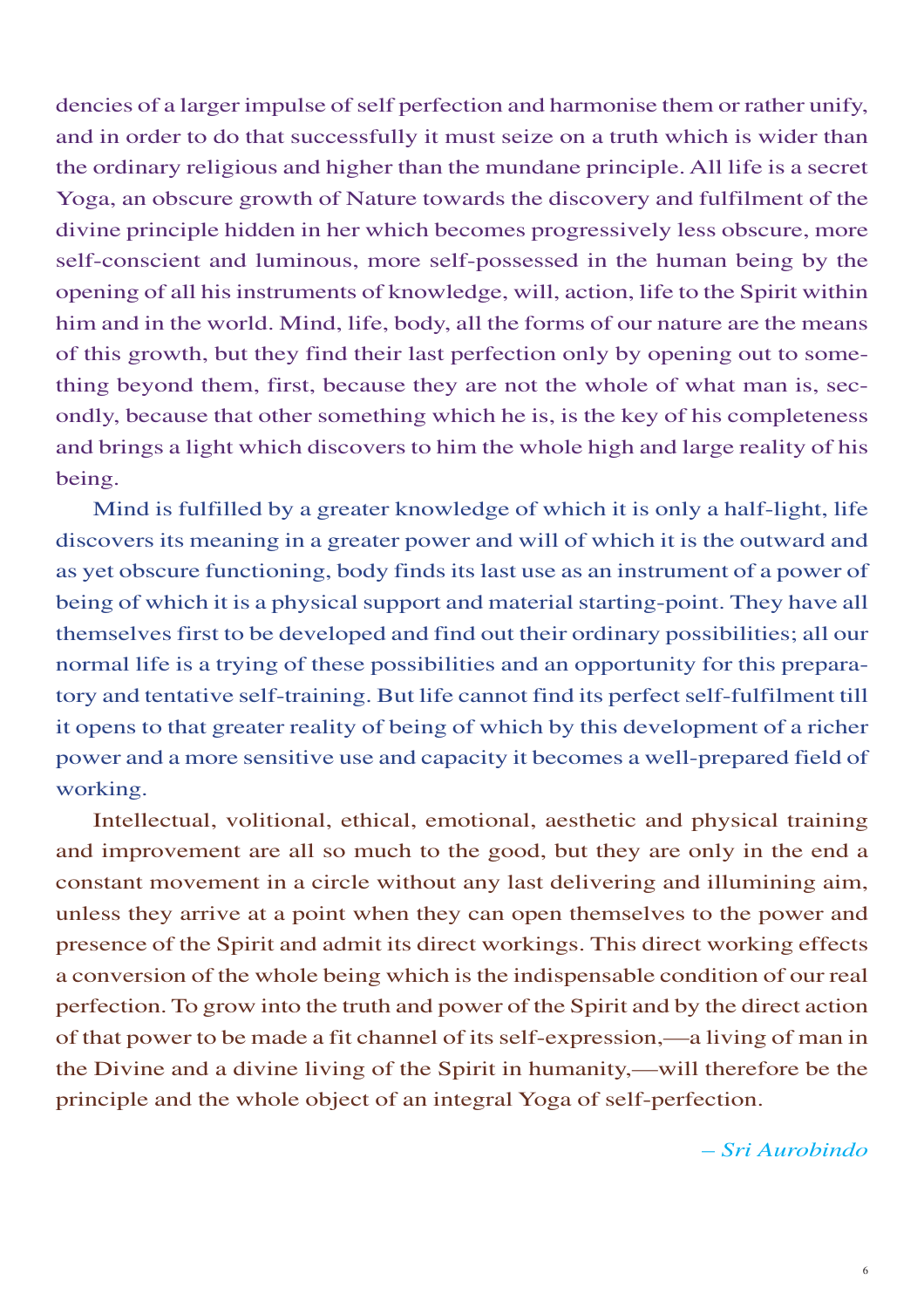## Activities during March 16 – April 15, 2017

**CLEAN MIND PROGRAMME** : Under this program, on five days, viz. March 18, 19,

26 and April 2 & 9, Delhi Ashram Health Centre conducted manifold activities including *Havan* and yogasanas/or fun games on all five days. A number



of talks and workshops were additional features in this program. Thus Mrs. Meenakshi spoke on '*Bhagya our Purusharth*' to 11, Shri Pulkit Sharma on

'Cultivating Positivity Within and Around Us' to 30,

Dr. Shardha Batra on 'Chakra Healing', Dr. Urvashi on 'Overcoming Anger' to 15 and Dr. Surinder Kaur on 'Ayurveda-Know Your Age' to 17 attendees. Shramdan, distribution of old





clothes and *Prasad* comprised some other activities of the program.

A Clean Mind Outreach Programme was conducted at Om Indu Jain Rural Hospital in the village

of Dhankot (Dt. Gurugram, Haryana) on 19 March 2017. Besides *havan*, Gita path and *yogasana*/ *pranayama*, Dr. Surinder Katoch talked to 50 attendees on 'Full



Life – The Ayurvedic Way', and following it by a Q&A session. The activities ended with distribution of *prasad*.

**VISITORS FROM ABROAD** : A group of 15 yoga enthusiasts from Canada led by Mr Lawrence Dombro and Ms Karen Hamdon while staying in the Ashram, on



March 19 attended Sri Prashant Khanna's discourse on Sri Aurobindo's sonnet, 'Discoveries of Science', and an additional session with Dr. Ramesh Bijlani on Sri Aurobindo and the Mother's Integral Yoga philosophy wherein it was especially emphasized that bringing the Psychic Being to the front was a prerequisite for making the right choices for living a

happy, healthy and meaningful life.

A group of 14 yoga en-

thusiasts from South Africa, led by Ms Ireen Branders, stayed in the Ashram for a few days, and had a series of talks especially organized for them from

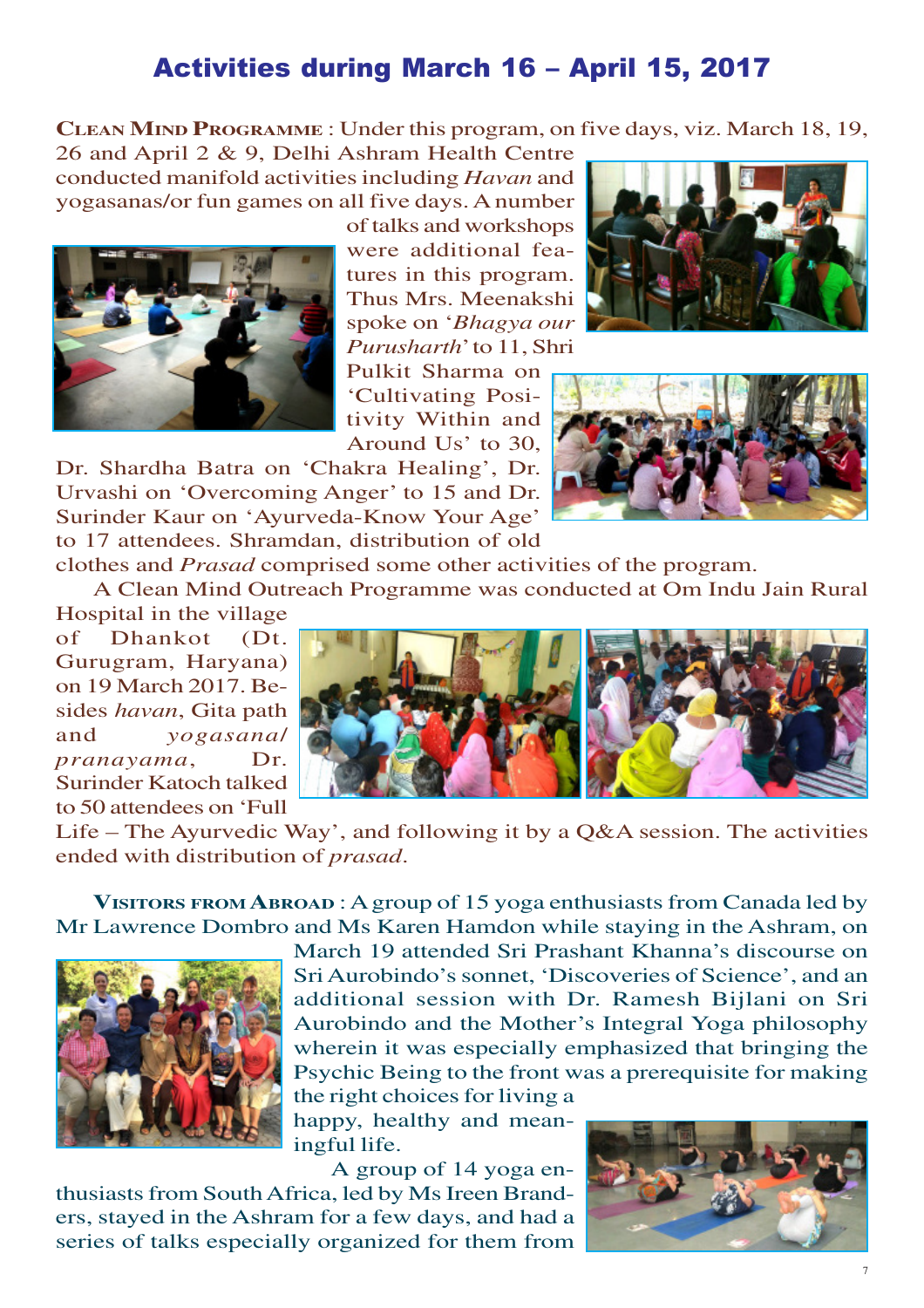28-31 March 2017 on Integral Yoga, The Process of Meditation, The Spiritual Worldview, The Purpose of Life and Stress Management. They also attended the Sunday Satsang on 2 April 2017 on 'Integral Yoga: Beyond the Individual', in which Dr Ramesh Bijlani spoke about the future of the world as visualized by Sri Aurobindo and the Mother.

On April 8, Dr. Ramesh Bijlani interacted with a group of seven French individuals through a participant, Sylvia, who was adept enough in English to translate the substance of his exposition on the Integral Yoga and the role of Psychic Being in orienting the practical discipline of yoga. The group also learned about Sri Aurobindo Ashram at Puducherry & Delhi and about Auroville, the City of Dawn, through a Q&A session.

**KM. KARUNAMAYEE (24.03.1930–26.01.2017) – IN MEMORIAM** : Karuna Didi's



first arrival in the Ashram in 1966 was commemorated on March 20, 2017, with morning invocation of the Divine by Joan Allekotte and others. In the afternoon, two of her students, Sagarika and Lin made a musical offering in the Meditation Hall. In the evening, more devotional music items were offered by Joan Allekotte, Premsheela, Srila and other students of Karuna Didi in the Meditation Hall.



Karuna Didi's Birthday, 24 March, started with an early morning invocation followed by a *havan* at Chacha ji's *samadhi*. A photo-exhibition providing glimpses from Karuna Didi's life was organized in the circular court-

yard of the Ashram building. In the evening *Bhajan Sandhya*, Dr. Nirmal Pandey of Birla Vidya Niketan made an







offering of devotional music with accompaniments on harmonium by Shri Ravi Shanker Sharma, on *tabla* by Shri Ajay Verma, and on *tanpura* by Smt. Pushpa Pandey. Following the musical program, an audio CD of Karuna Didi's bhajans was released by Km. Tara Jauhar, Chairperson, Sri

Aurobindo Ashram-Delhi Branch Trust. On 26 March, in the Sunday satsang, Dr. Ramesh Bijlani gave a brief biographical sketch of Karuna Didi, highlighting her unique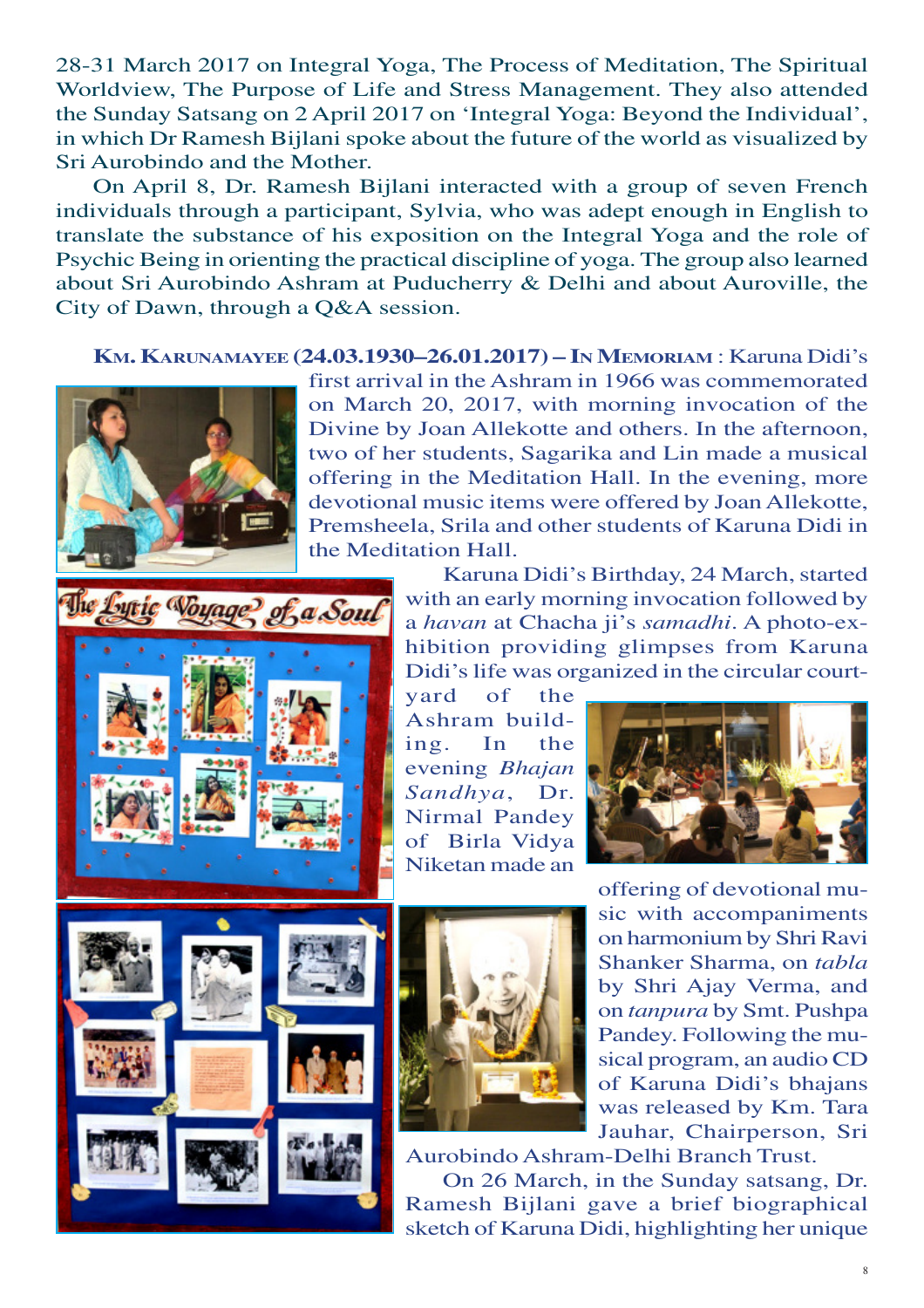

gifts of music and spiritual consciousness, and how things inevitably rolled towards the destiny of her joining the Ashram where her further evolution would occur, something prophesied by a mystic in her younger years. The *satsang* concluded with a musical ode to Karuna Didi, *Swarg mein ho raahaa hai dharaa kaa sangeet* written, composed and sung by Dr. Mithu Pal.



**PARENTS OF NEW STUDENTS OF M.I.S. VISIT ASHRAM** : The parents of students recently admitted to The Mother's International School (MIS) visited the Ashram on 25 March 2017. Km. Tara Jauhar, Chairperson, Sri Aurobindo Ashram-Delhi Branch Trust,

herself apprised the group about the Ashram's departments and its manifold activities. Dr. Ramesh Bijlani spoke to the group about the system of Integral Education followed by MIS and its practical



relevance to the world of today.

**ASHRAM OUTING** : The Ashram organized a sightseeing tour to Mathura and



Vrindaban for its resident community. The group led by Ashram Trust's Chairperson Km. Tara Jauhar and consisting of 80+ individuals left in 2 buses in the early morning of March 27. Their first

stop was Raman Shorawala School run by the Mathura





ited Krishna Janmabhoomi (birth place of Lord Krishna) in Mathura and Prem Mandir including the Govardhan Hill, Banke Bihari Mandir, and Nidhi Kunj in Vrindaban.

**COMMEMERATIONOFTHE MOTHER'S FIRST MEETINGWITH SRI AUROBINDO**: The 29th



day of March started with an invocation of the Mother's Presence by Srila Basu. In the evening, after lamps of aspiration had been kindled around Sri Aurobindo's Shrine, there was an evening of soulful

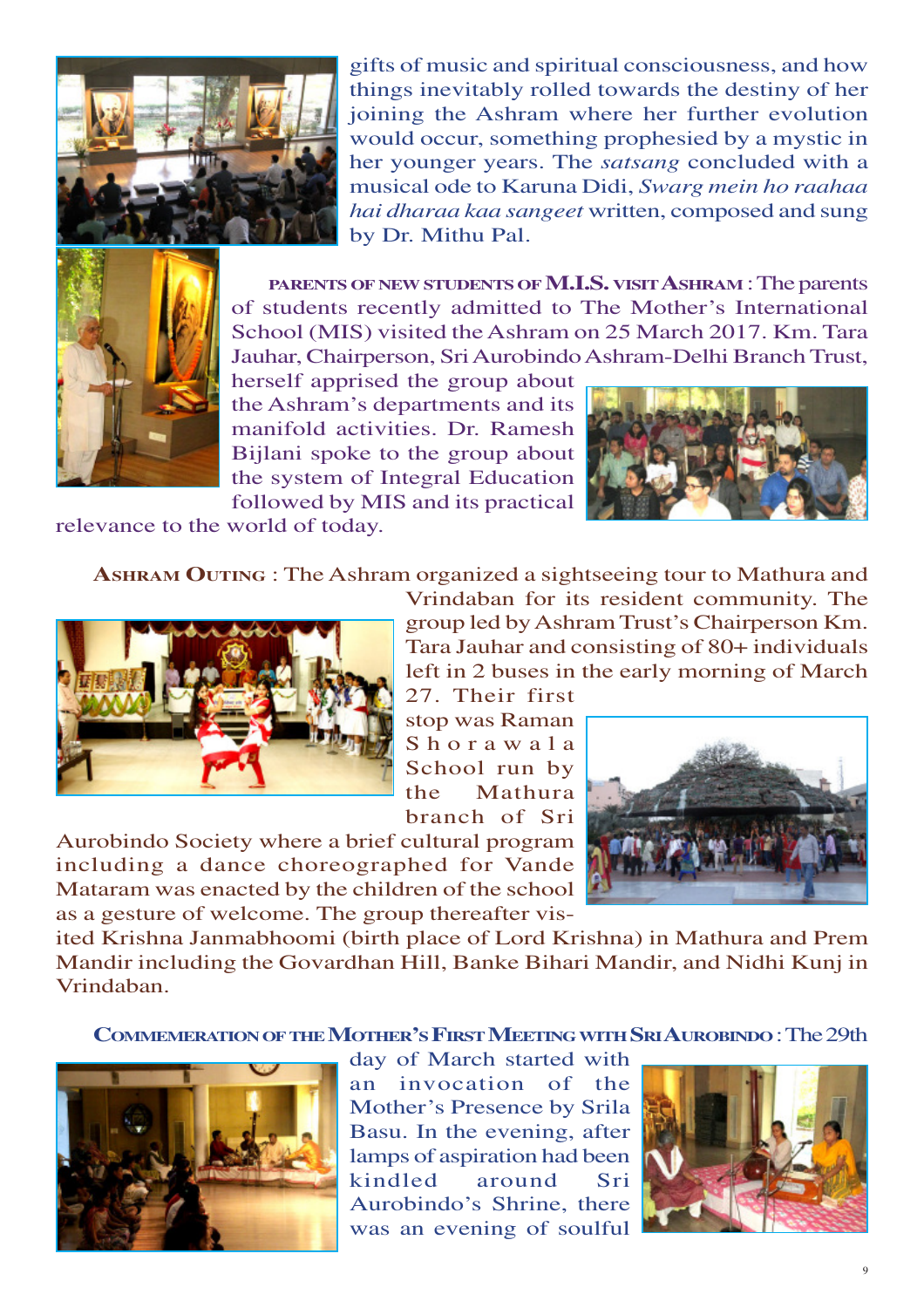ragas in the Meditation Hall by Dr. Pandit Naresh Kumar Malhotra with accompaniments on harmonium by Dr. Vinaya Mishra and on the tabla by Shri Sukant Bajpai.

**SRI AUROBINDO'<sup>S</sup> ARRIVALIN PONDICHERRY** : Sri Aurobindo's arrival in Pondicherry on 4 April 1910 was commemorated by invocation for divine Presence by Srila



Basu in the Meditation Hall. In the evening, in an open air function in the Ashram courtyard fronting

T apasya (Tapasya section of the building was inaugurated on 4 April also), Ms. Veena Sawale, music teacher at



Nalanda Public School Mumbai and a disciple of Mrs. Vibhavari Bandhavkar, renowned exponent of the Kirana Gharana, presented a bevy of raagas and devotional songs including Raag Saraswati with bandish '*Maai Saraswati Sharada*', a string of 9 raagas in a '*Raagmala*' and a *bhajan* '*Ek Sur Charachar Chhaye*', to a rapt audience.



**SHABAD KIRTAN** : On the evening of 12 April 2017, Dr. Amrit Walia sang devotional songs based on poems from Sikh scriptures in the Meditation Hall. She was accompanied by her sisters Dr. Joginder Kaur & Dr. Surinder Katoch, and her niece, Dr. Mukta Katoch. The simple songs had a powerful message of devotion and surrender to the Divine.

**RABINDRA SANGEET OFFERING** : Ms. Samadrita Barua presented several items of



Rabindra Sangeet on 14 April 2017 in the Meditation Hall. She was accompanied by Mr. Sukant Bajpai on the *tabla* and Dr. Jayanthy Ramachandran on the *tanpura*. She started with an invocation of the Mother based on a composition by the renowned vocalist Pt. Bhimsen Joshi, and thereafter followed with compositions from Rabindra Sangeet.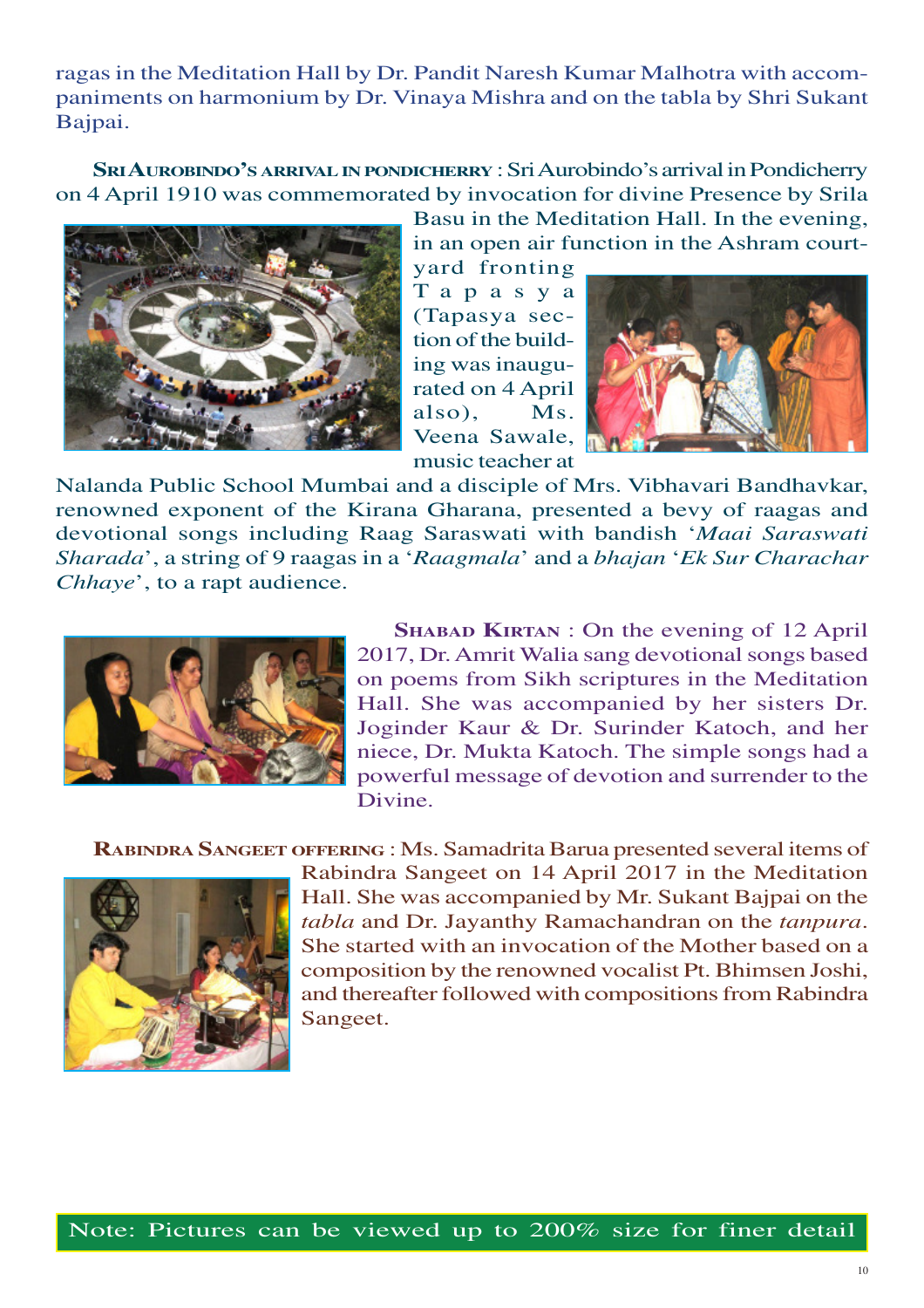#### Editor's Note

"Serialization of *The Message of the Gita* in 'Realization' began from February 2017. The book was compiled by Shri Anil Baran and first published in 1938 by Sri Aurobindo Ashram, Pondicherry. Commentary text in the book derived from *Essays on the Gita* was no intellectual undertaking by Sri Aurobindo but rather "... whatever spiritualisation and divinisation it [his own intellect] attained was through the descent of a higher supra-intellectual knowledge into that silence. The book, Essays on the Gita, itself was written in that silence of the mind, without intellectual effort and by a free activity of this knowledge from above."

Text has been rearranged to suit the magazine format, and phonetic rendering of Sanskrit text in Roman Script has been incorporated." \* \* \* \* \*

Sri Aurobindo considers the message of the Gita to be the basis of the great spiritual movement which has led and will lead humanity more and more to its liberation... escape from falsehood and ignorance... From the time of its first appearance, the Gita has had an immense spiritual action; but with the new interpretation [*Essays on the Gita*] that Sri Aurobindo has given to it, its influence has increased considerably and has become decisive. **Figure 1** *Channel and the Mother Channel and the Mother* **<b>***Channel Mother Channel Mother* \* \* \* \* \*

The world abounds with scriptures sacred and profane, with revelations and halfrevelations, with religions and philosophies, sects and schools and systems. To these the many minds of a half-ripe knowledge or no knowledge at all attach themselves with exclusiveness and passion and will have it that this or the other book is alone the eternal Word of God... It may therefore be useful in approaching an ancient Scripture, such as the... Gita, to indicate precisely the spirit in which we approach it and what exactly we think we may derive from it that is of value to humanity and its future... In the Gita there is very little that is merely local or temporal and its spirit is so large, profound and universal that even this little can easily be universalised without the sense of the teaching suffering any diminution or violation; rather by giving an ampler scope to it than belonged to the country and epoch, the teaching gains in depth, truth and power. Often indeed the Gita itself suggests the wider scope that can in this way be given to an idea in itself local or limited... the principal ideas suggestive and penetrating which are woven into its complex harmony, are eternally valuable and valid; for they are not merely the luminous ideas or striking speculations of a philosophic intellect, but rather enduring truths of spiritual experience, verifiable facts of our highest psychological possibilities...

We do not belong to the past dawns, but to the noons of the future. A mass of new material is flowing into us; we have not only to assimilate the influences of the great theistic religions of India and of the world... but to take full account of the potent though limited revelations of modern knowledge and seeking... All this points to a new, a very rich, a very vast synthesis; a fresh and widely embracing harmonisation of our gains is both an intellectual and a spiritual necessity of the future. But just as the past syntheses have taken those which preceded them for their starting-point, so also must that of the future... proceed from what the great bodies of realised spiritual thought and experience in the past have given. Among them the Gita takes a most important place. – Sri Aurobindo in *Essays on the Gita* \* \* \* \* \*

Preface to *THE MESSAGE OF THE GITA*

The Gita is a great synthesis of Aryan spiritual culture and Sri Aurobindo's luminous exposition of it, as contained in his *Essays on the Gita*, sets out its inner significances in a way that brings them home to the modern mind. I have prepared this commentary summarising its substance with the permission of Sri Aurobindo. The notes have been entirely compiled from the *Essays on the Gita* and arranged under the slokas in the manner of the Sanskrit commentators.

Sri Aurobindo Ashram,

Pondicherry, 21<sup>st</sup> February, 1938 – ANILBARAN, Editor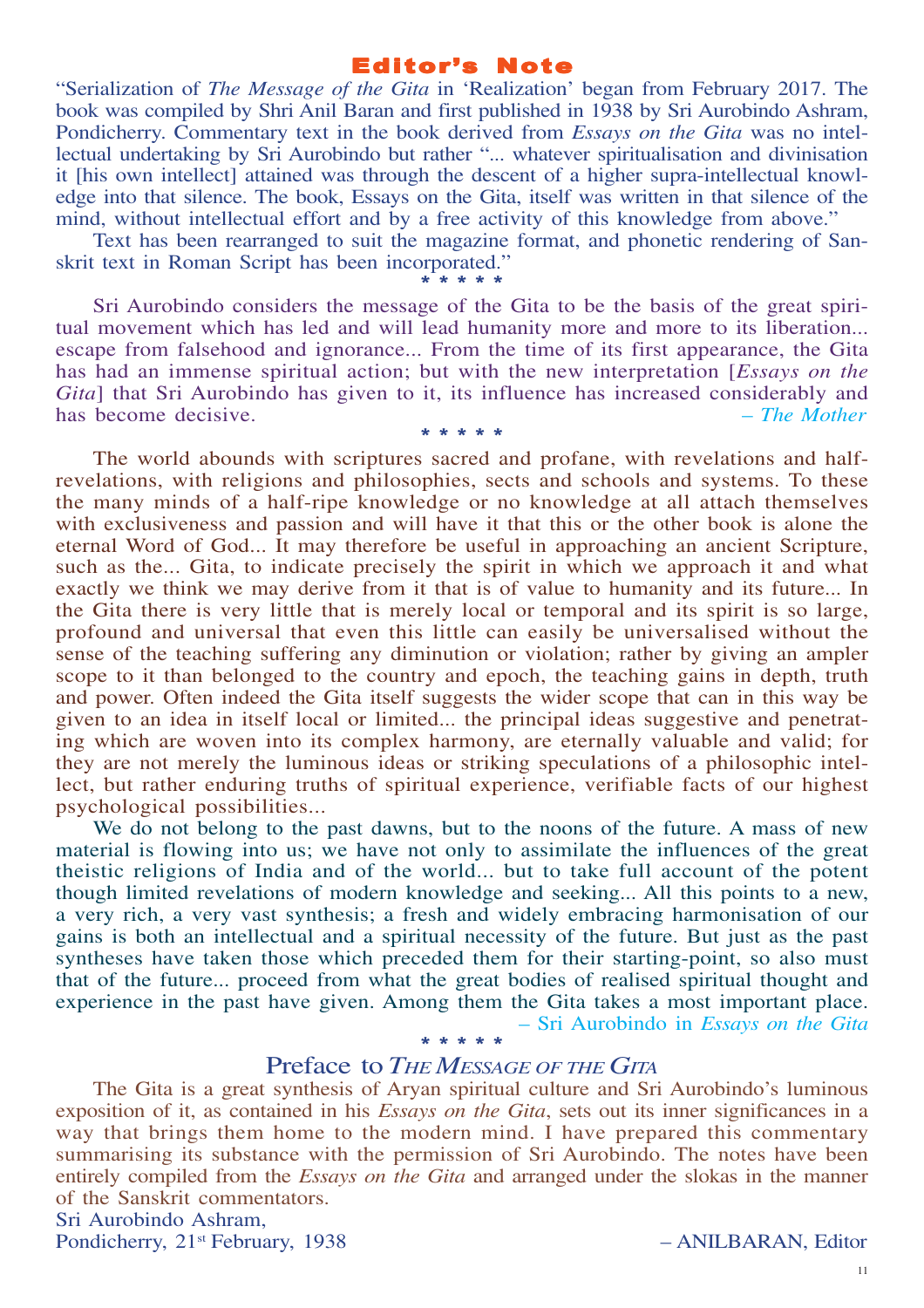## THE MESSAGE OF THE GITA

With Text, Translation and Notes As INTERPRETED BY

### SRI AUROBINDO

Edited by ANILBARAN ROY

\* \* \* \* \*

SECOND CHAPTER (CONTD.)

अर्जुन उवाच $-$ 

गुरूनहत्वा हि महानुभावान् श्रेयो भोक्तुं भैक्ष्यमपीह लोक<mark>े</mark>। हत्वार्थ कामांस्तु गुरूनिर्हैव भुंजीय भोगान् रुधिरप्रदिग्धान्।।२-५।।

*Arjuana Uvaacha* **--**

**Guroon ahatwaa hi mahaanubhaavaan Shreyo bhoktum bhaikshyam apeeha loke; Hatwaarthakaamaamstu guroon ihaiva Bhunjeeya bhogaan rudhirapradigdhaan. 2-5**

Better in this world to live even on alms than to slay these high-souled Gurus. Slaying these Gurus, I should taste to blood-stained enjoyments even in this world.

> न चैतद्विज्ञः कतरत्रो गरीयो यद्वा जयेम यदि वा नो जयेयुः। यानेव हत्वा न जिजीविषामस्ते ऽवस्थिताः प्रमुखे धार्तराष्ट्राः।।२-६।। **Na chaitad vidmah kataran no gareeyo Yadwaa jayema yadi vaa no jayeyuh; Yaan eva hatwaa na jijeevishaamas Te'vasthitaah pramukhe dhaartaraashtraah. 2-6**

Nor do I know which for us is better, than we conquer them or they conquer us, —before us stand the Dhritarashtrians whom having slain we should not care to live.

### कार्पण्यदोषोपहतस्वभावः पृच्छामि त्वां धर्मसंमूढचेताः। यच्छ्रेयः स्यात्रिश्चितं ब्रूहि तन्मे शिष्यस्तेऽहं शाधि मां त्वां प्रपत्रम्।।२-७।। **Kaarpanyadoshopahataswabhaavah Pricchaami twaam dharmasammoodha chetaah; Yacchreyah syaan nishchitam broohi tanme Shishyaste'ham shaadhi maam twaam prapannam.**

It is poorness of spirit that has smitten away from me my (true heroic) nature\*, my whole consciousness is bewildered\*\* in its view of right and wrong I ask thee which may be the better—that tell me decisively. I take refuge as a disciple with thee; enlighten me.

**\* Arjuna is the man of action and not of knowledge, the fighter, never the seer or the thinker. In the Gita he typifies the human soul of action brought face to face through that action in its highest and most violent crisis with the problem of human He and its apparent incompatibility with the spiritual state or even with a purely ethical ideal of perfection. The nature of the crisis which he undergoes is an all-embracing inner bankruptcy which he expresses when he says that his whole conscious being, not the thought alone but heart and vital desires and all, are utterly bewildered and can find nowhere the** *dharma,* **nowhere any valid law of action. That for the soul of action in the mental being is the worst possible crisis, failure and overthrow. For this alone he takes refuge as a disciple with Krishna; give me, he practically asks, that which I have lost, a true law, a clear rule of action, a path by which I can again confidently walk. He does not ask for the secret of life or of the world, the meaning and purpose of it all, but for a** *dharma.* **Yet it is precisely this secret for which he does not ask, or at least so much of the knowledge as is necessary to lead him into a higher life, to which the divine Teacher intends to lead his disciple; for he means him to give up all** *dharmas* **except the one broad and vast rule of living consciously in the Divine and acting from that consciouness.**

*Dharma* **means literally that which one lays hold of and which holds things together, the law, the norm, the rule of nature, action and life.**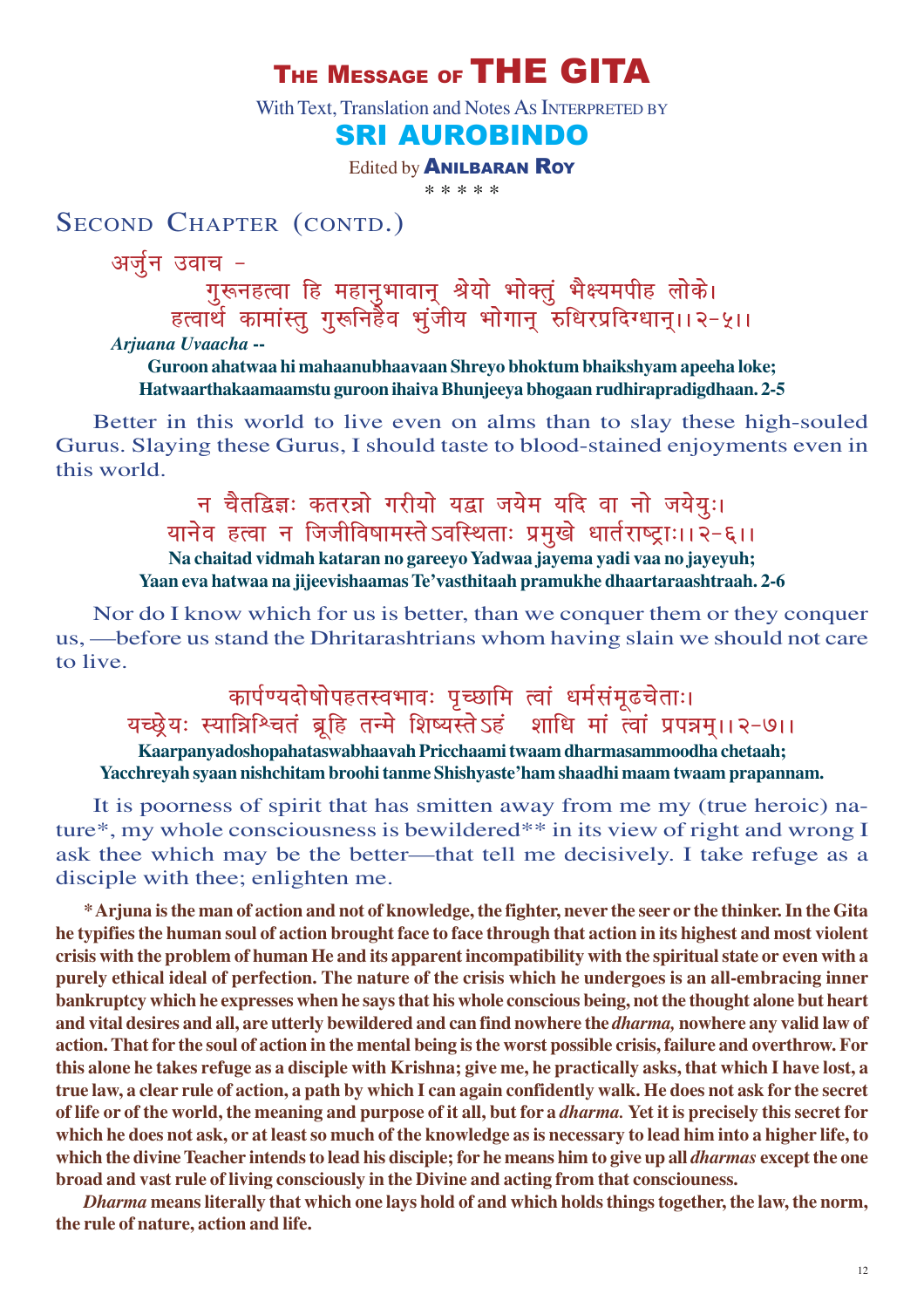**\*\* It is a mistake to interpret the Gita from the standpoint of the mentality of today and force it to teach us the disinterested performance of duty as the highest and all-sufficient law. For the whole point of the teaching, that from which it arises, that which compels the disciple to seek the Teacher, is an inextricable clash of the various related conceptions of duty ending in the collapse of the whole useful intellectual and moral edifice erected by the human mind. The Gita does not teach the disinterested performance of duties but the following of the divine life, the abandonment of all dharmas,** *sarvadharman,* **to take refuge in the Supreme alone.**

### न हि प्रपश्यामि ममापनुद्याद् यच्छोकमुच्छोषणमिन्द्रियाणाम्। अवाप्य भूमावसपत्नमृद्धं राज्यं सूराणामपि चाधिपत्यम् ।। २-८।। **Na hi prapashyaami mamaapanudyaad Yacchokam ucchoshanam indriyaanaam; Avaapya bhoomaavasapatnam riddham** *Raajyam suraanaam api chaadhipatyam.*

I see not what shall thrust from me the sorrow that dries up the senses, even if I should attain rich and unrivalled kingdom on earth or even the sovereignty of the gods.

संजय उवाच -

## एवमुक्त्वा हृषीकेशं गुडाकेशः परन्तप<mark>ः</mark>। न योत्स्य इति गोविन्दमुक्त्वा तूष्णीं बभूव हाा२-६ा।

**Sanjaya Uvaacha --**

**Evam uktwaa hrisheekesham gudaakeshah parantapah;** *Na yotsya iti govindam uktwaa tooshneem babhoova ha.*

Sanjaya said: Gudakesha, terror of his foes, having thus spoken to Hrishikesha, and said to him, "I will not fight!" became silent.

### तमुवाच<sub>्</sub>हषीकेशः प्रहसत्रिव भारत<mark>।</mark> सेनयोरुभयोर्मध्ये विषीदन्तमिदं वचः।।२-१०।। **Tam uvaacha hrisheekeshah prahasanniva bhaarata; Senayor ubhayor madhye visheedantam idam vachah. 2-10**

To him thus depressed and discouraged, Hrishshikesha, smiling as it were, O Bharata, spoke thes words between the two armies.

(Arjuna in his reply to Krishna admits the rebuke even while he strives against and refuses the command. He is aware of his weakness and yet accepts subjection to it. He attempts still to justify his refusal on ethical and rational grounds, but merely cloaks by words of apparent rationality the revolt of his ignorant and unchastened emotions. It is these claims of Arjuna's egoistic being that Krishna sets out first to destroy in order to make place for the higher law which shall transcend all egoistic motives of action.)

श्रीभगवानुवाच -

## अशोच्यानन्वशोचस्त्वं प्रज्ञावादांश्च भाषसे। गतासूनगतासूंश्च नानुशोचन्ति पण्डिताः।।२-११।।

**Sri Bhagavaan Uvaacha --**

**Ashochyaan anvashochastwam prajnaavaadaamshcha bhaashase; Gataasoon agataasoomshcha naanushochanti panditaah. 2-11**

The Blessed Lord said: Thou grieved for those that should not be grieved for, yet speakest words of wisdom. The enlightened man does not mourn either for the living or for the dead.

(The answer of the Teacher proceeds upon two different lines, first, a brief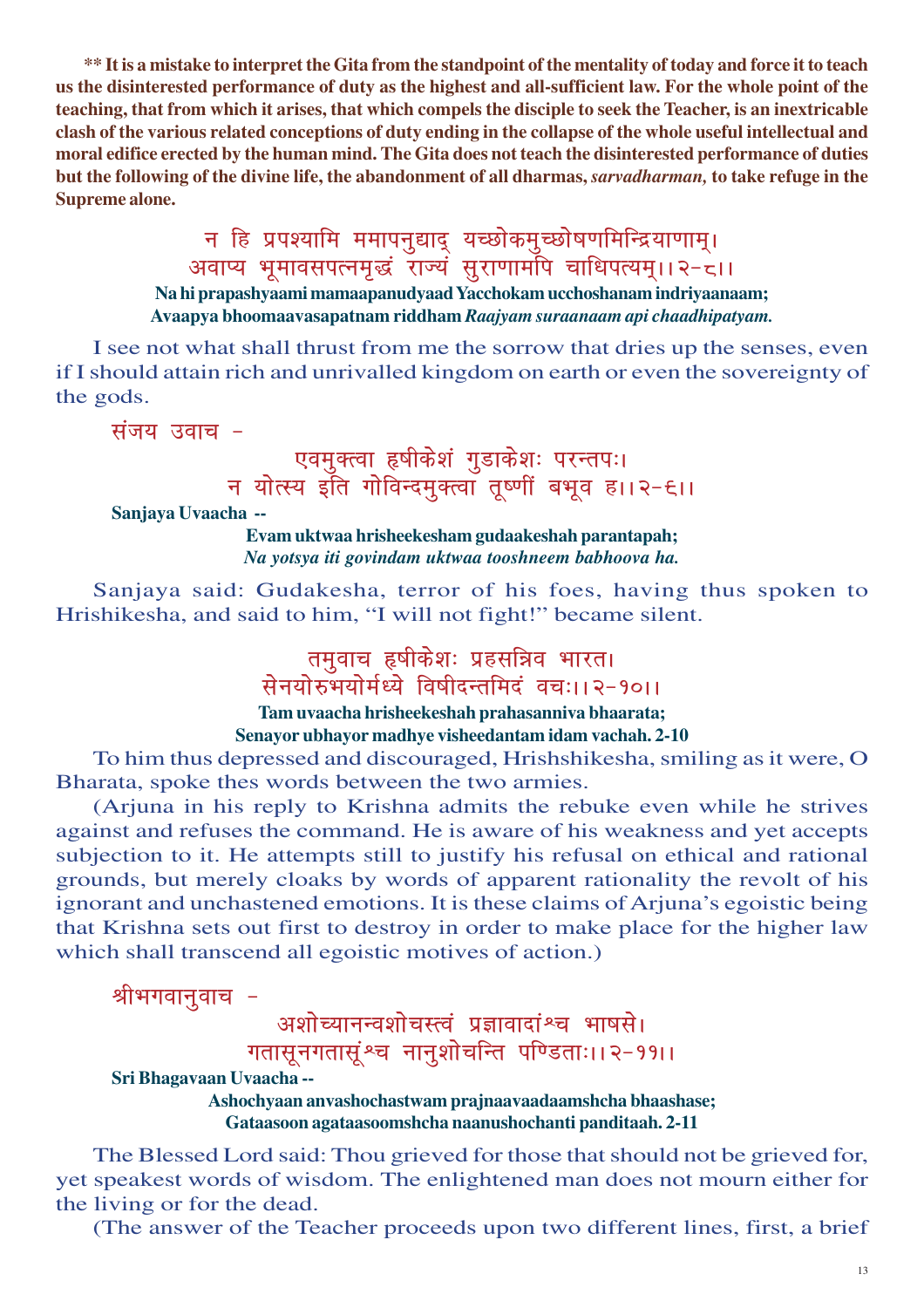reply founded upon the highest ideas of the general Aryan culture in which Arjuna has been educated, secondly another and larger found on a more intimate knowledge, opening into deeper truths of our being, which is the real startingpoint of the teaching of the Gita. This first answer relies on the philosophic and moral conceptions of the Vedantic philosophy and the social idea of duty and honour which formed the ethical basis of Aryan Society.)

> न त्वेवाहं जातु नासं न त्वं नेमे जनाधिपाः। न चैव न भविष्यामः सर्वे वयमतः परमु।।२-१२।। **Na twevaaham jaatu naasam na twam neme janaadhipaah; Na chaiva na bhavishyaamah sarve vayam atah param. 2-12**

It is not true that at any time I was not , nor thou, nor these kings of men; nor it is true that any of us shall ever cease to be hereafter.

#### देहिनो ऽस्मिन् यथा देहे कौमारं यौवनं जरा। तथा देहान्तरप्राप्तिर्धीरस्तत्र न मुह्यति।।२-१३।। **Dehino'smin yathaa dehe kaumaaram yauvanam jaraa; Tathaa dehaantara praaptir dheeras tatra na muhyati. 2-13**

As the soul passes physically through childhood and youth and age, so it passes on to the changing of the body. The self-composed\*man does not allow himself to be disturbed and blinded by this.

**\* The calm and wise mind, the** *dhira,* **the thinker looks beyond the apparent facts of the life of the body and senses to the real fact of his being and rises beyond the emotional and physical desires of the ignorant nature to the true and only aim of the human existence. What is that real fact ? That highest aim ? This, that human life and death repeated through the aeons in the great cycles of t he world are only a long progress by which the human being prepares and makes himself fit for immortality.**

> मात्रास्पर्शास्तु कौन्तेय शीतोष्णसुखदुःखदाः। आगमापायिनो ऽनित्यास्तांस्तितिक्षस्व भारत।।२-१४।। **Maatraasparshaastu kaunteya sheetoshnasukhaduhkhadaah; Aagamaapaayino'nityaas taamstitikshaswa bhaarata.**

The material touches, O son of Kunti, giving cold and heat, pleasure and pain, things transient which come and go, these learn to endure, O Bharata.

> यं हि न व्यथयन्त्येते पुरुषं पुरुषर्षभ। समदुःखसूखं धीरं सोऽमृत्वाॅय कल्पते।।२-१५।। **Yam hi na vyathayantyete purusham purusharshabha; Samaduhkha sukham dheeram so'mritatwaaya kalpate.**

The man whom these do not trouble nor pain O lion-hearted among men, the firm and wise who is equal in pleasure and suffering, makes himself apt for immortality.\*

**\*By immortality is meant not the survival of death,— that is already given to every creature born with a mind,—but the transcendence of life and death. It means that ascension by which man ceases to live as a mind-informed body and lives at last as a spirit and in the Spirit. Whoever is subject to grief and sorrow, a slave to the sensations and emotions, occupied by the touches of things transient cannot become fit for immortality. These things must be borne until they are conquered, till they can give no pain to the liberated man, till he is able to receive all the material happenings of the world whether joyful or sorrowful with a wise and calm equality, even a? the tranquil eternal Spirit secret within us receives them.**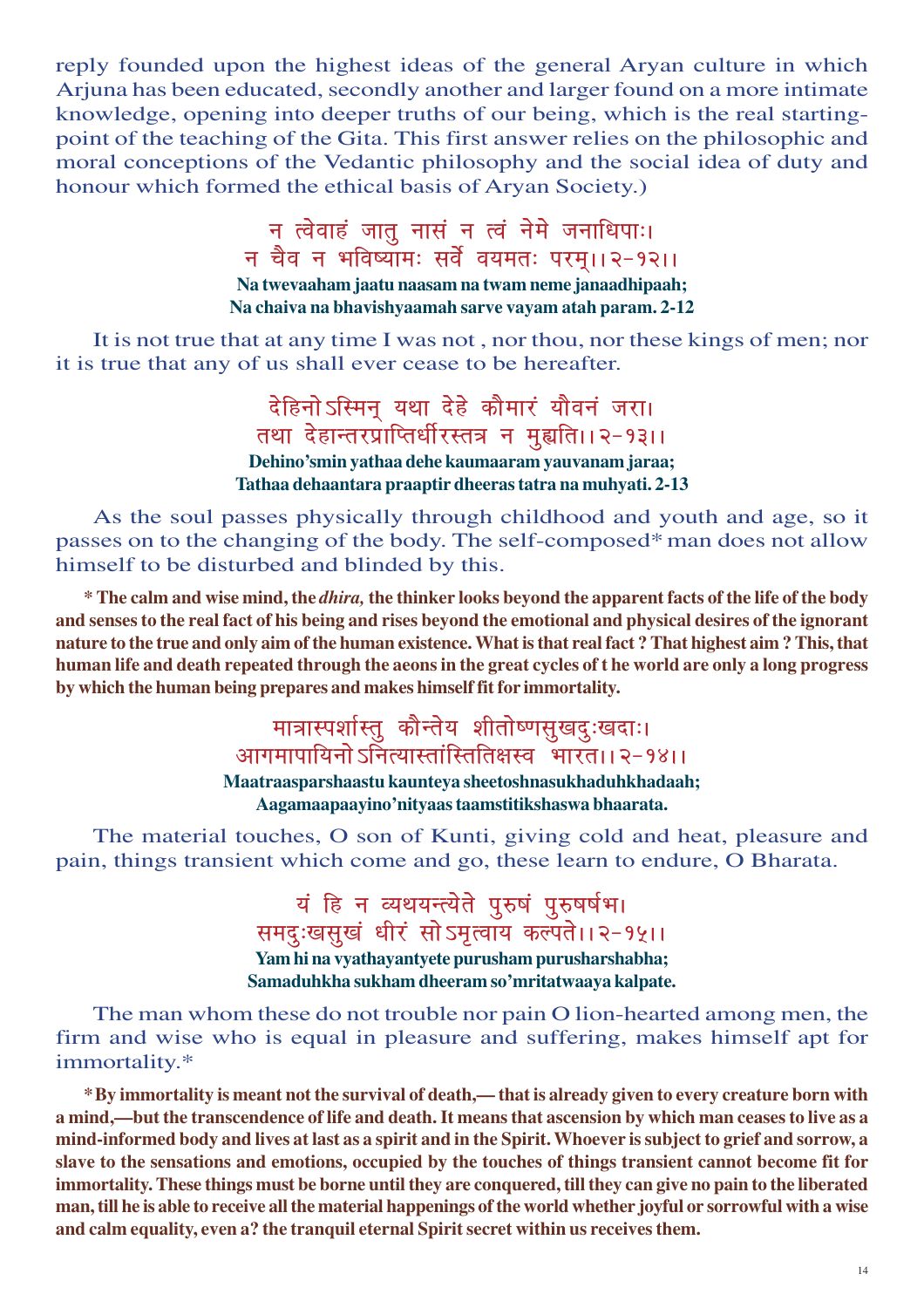### नासतो विद्यते भावो नाभावो विद्यते सतः। उभयोरपि दृष्टो ऽन्तस्त्वनयोस्तत्त्वदर्शिभिः।।२-१६।। **Naasato vidyate bhaavo naabhaavo vidyate satah; Ubhayorapi drishto'ntastwanayos tattwadarshibhih.**

That\* which really is, cannot go out of existence, just as that which is nonexistent cannot come into being. The end of this opposition of 'is' and 'is not' has been perceived by the seers of essential truths.

**\* The soul is and cannot cease to be, though it may change the forms through which it appears. This opposition of 'is' and 'is not', this balance of being and becoming which is the mind's view of existence, finds its end in the realisation of the soul as the one imperishable self by whom all this universe has been extended.**

> अविनाशि तु तद्विद्धि येन सर्वमिदं ततम्। विनाशमव्ययस्यास्य न कश्चित् कर्तुमर्हति।।२-99।। **Avinaashi tu tad viddhi yena sarvam idam tatam;** *Vinaasham avyayasyaasya na kashchit kartum arhati.*

Know that to be imperishable by which all this is extended. Who can slay the immortal spirit ?

> अन्तवन्त इमे देहा नित्यस्योक्ताः शरीरिणः। अनाशिनो ऽप्रमेयस्य तस्माद्युद्ध्यस्व भारता। २-१८।। **Antavanta ime dehaa nityasyoktaah shareerinah; Anaashino'prameyasya tasmaad yudhyaswa bhaarata.**

Finite bodies have an end, but that which possesses and uses the body, is infinite, illimitable, eternal, indestructible. Therefore fight, O Bharata.

> य एनं वेत्ति हन्तारं यश्चैनं मन्यते हतम्। उभौ तौ न विजानीतो नायं हन्ति न हन्यते।।२-१६।। **Ya enam vetti hantaaram yashchainam manyate hatam; Ubhau tau na vijaaneeto naayam hanti na hanyate.**

He who regards this (the soul) as a slayer, and he who thinks it is slain, both of them fail to perceive the truth. It does not slay, nor is it slain.

> न जायते म्रियते वा कदाचित्रायं भूत्वा भविता वा न भूयः। अजो नित्यः शाश्वतोऽयं पुराणो न हन्येते हन्यमाने शरीरे।।२-२०।। **Na jaayate mriyate vaa kadaachin Naayam bhootwaa bhavitaa vaa na bhooyah; Ajo nityah shaashwato'yam puraano Na hanyate hanyamaane shareere.**

This is not born, nor does it die, nor is it a thing that comes into being once and passing away will never come into being again. It is unborn, ancient, sempiternal; it is not slain with the slaying of the body.

> वेदाविनाशिनं नित्यं य एनमजमव्ययम्। कथं स पुरुषः पार्थ कं घातयति हन्ति कमुर्गे २-२१।। **Vedaavinaashinam nityam ya enam ajam avyayam; Katham sa purushah paartha kam ghaatayati hanti kam.**

Who knows it as immortal eternal imperishable spiritual existence, how can that man slay, O Partha, or cause to be slain?

– *To be continued*